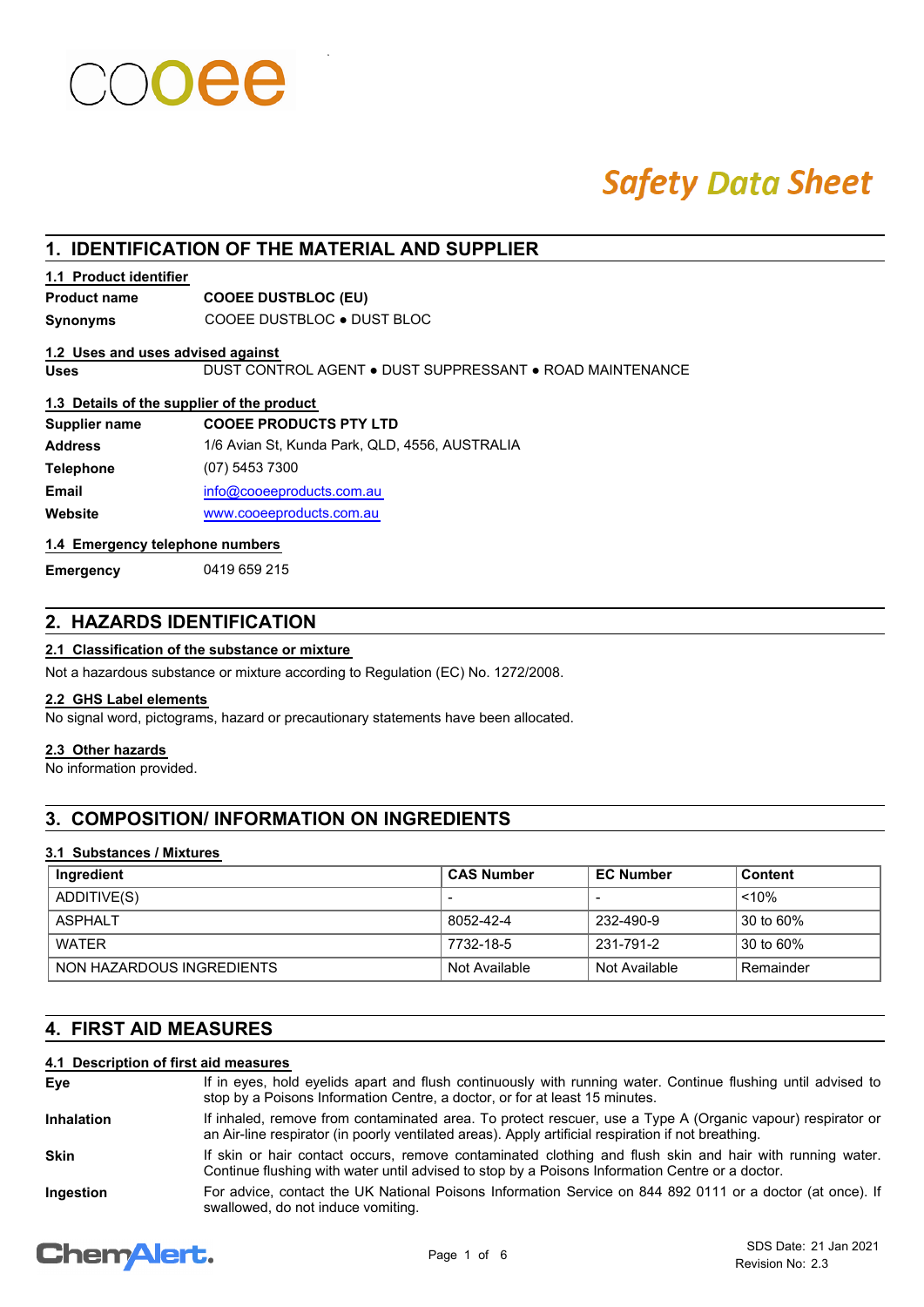## **PRODUCT NAME COOEE DUSTBLOC (EU)**

**First aid facilities** Eye wash facilities should be available.

#### **4.2 Most important symptoms and effects, both acute and delayed**

See Section 11 for more detailed information on health effects and symptoms.

#### **4.3 Immediate medical attention and special treatment needed**

Treat symptomatically.

# **5. FIRE FIGHTING MEASURES**

#### **5.1 Extinguishing media**

Use an extinguishing agent suitable for the surrounding fire.

#### **5.2 Special hazards arising from the substance or mixture**

Non flammable. May evolve toxic gases (carbon/ sulphur oxides, sulphides, hydrocarbons) when heated to decomposition.

#### **5.3 Advice for firefighters**

Treat as per requirements for surrounding fires. Evacuate area and contact emergency services. Remain upwind and notify those downwind of hazard. Wear full protective equipment including Self Contained Breathing Apparatus (SCBA) when combating fire. Use waterfog to cool intact containers and nearby storage areas.

# **6. ACCIDENTAL RELEASE MEASURES**

#### **6.1 Personal precautions, protective equipment and emergency procedures**

Wear Personal Protective Equipment (PPE) as detailed in section 8 of the SDS. Clear area of all unprotected personnel. Ventilate area where possible. Contact emergency services where appropriate.

#### **6.2 Environmental precautions**

Prevent product from entering drains and waterways.

#### **6.3 Methods of cleaning up**

Contain spillage, then cover / absorb spill with non-combustible absorbent material (vermiculite, sand, or similar), collect and place in suitable containers for disposal. Eliminate all sources of ignition.

#### **6.4 Reference to other sections**

See Sections 8 and 13 for exposure controls and disposal.

# **7. HANDLING AND STORAGE**

#### **7.1 Precautions for safe handling**

Before use carefully read the product label. Use of safe work practices are recommended to avoid eye or skin contact and inhalation. Observe good personal hygiene, including washing hands before eating. Prohibit eating, drinking and smoking in contaminated areas.

#### **7.2 Conditions for safe storage, including any incompatibilities**

Store in a cool, dry, well ventilated area, removed from incompatible substances and foodstuffs. Ensure containers are adequately labelled, protected from physical damage and sealed when not in use.

#### **7.3 Specific end uses**

No information provided.

# **8. EXPOSURE CONTROLS / PERSONAL PROTECTION**

#### **8.1 Control parameters**

**Exposure standards**

| Ingredient               | <b>Reference</b>    | <b>TWA</b> |                   | <b>STEL</b> |                   |
|--------------------------|---------------------|------------|-------------------|-------------|-------------------|
|                          |                     | ppm        | mq/m <sup>3</sup> | ppm         | mg/m <sup>3</sup> |
| Asfalt (røyk)            | <b>OEL</b> [Norway] | $-$        |                   | $\sim$      | $\sim$            |
| Asphalt, petroleum fumes | WEL [UK]            | $- -$      |                   | $\sim$      | 10                |

#### **Biological limits**

No biological limit values have been entered for this product.

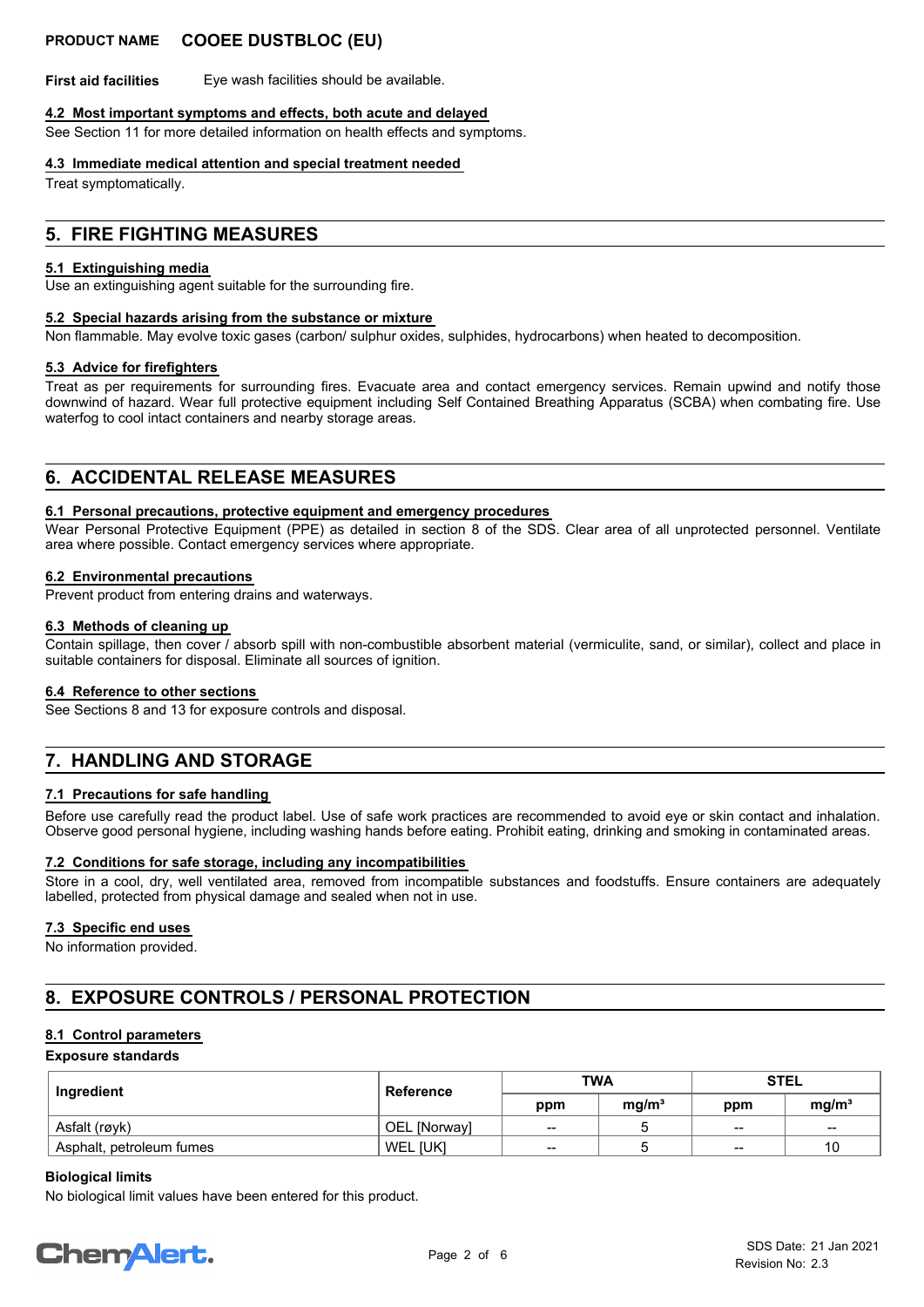#### **8.2 Exposure controls**

Avoid inhalation. Use in well ventilated areas. Where an inhalation risk exists, mechanical extraction ventilation is recommended. Maintain fume levels below the recommended exposure standard. **Engineering controls**

#### **PPE**

| Eye / Face   | Wear splash-proof goggles.                                                                                                                                                                                                                                            |
|--------------|-----------------------------------------------------------------------------------------------------------------------------------------------------------------------------------------------------------------------------------------------------------------------|
| <b>Hands</b> | Wear PVA or viton <sup>®</sup> gloves.                                                                                                                                                                                                                                |
| <b>Body</b>  | Wear coveralls. If spraying, wear rubber boots and impervious coveralls.                                                                                                                                                                                              |
| Respiratory  | Where an inhalation risk exists, wear a Type A (Organic vapour) respirator. If spraying, wear a Type A-Class<br>P1 (Organic gases/vapours and Particulate) respirator or an Air-line respirator. If sanding dry product, wear<br>a Class P1 (Particulate) respirator. |



# **9. PHYSICAL AND CHEMICAL PROPERTIES**

#### **9.1 Information on basic physical and chemical properties**

| DARK BROWN LIQUID      |
|------------------------|
| MILD BITUMEN ODOUR     |
| <b>NON FLAMMABLE</b>   |
| <b>NOT RELEVANT</b>    |
| $100^{\circ}$ C        |
| <b>NOT AVAILABLE</b>   |
| <b>NOT AVAILABLE</b>   |
| 8.5                    |
| <b>NOT AVAILABLE</b>   |
| 1.02 @ 15 $^{\circ}$ C |
| <b>SOLUBLE</b>         |
| <b>NEGLIGIBLE</b>      |
| <b>NOT RELEVANT</b>    |
| <b>NOT RELEVANT</b>    |
| <b>NOT AVAILABLE</b>   |
| <b>NOT AVAILABLE</b>   |
| <b>NOT AVAILABLE</b>   |
| <b>NOT AVAILABLE</b>   |
| <b>NOT AVAILABLE</b>   |
| <b>NOT AVAILABLE</b>   |
| <b>NOT AVAILABLE</b>   |
|                        |

# **10. STABILITY AND REACTIVITY**

#### **10.1 Reactivity**

Carefully review all information provided in sections 10.2 to 10.6.

#### **10.2 Chemical stability**

Stable under recommended conditions of storage.

#### **10.3 Possibility of hazardous reactions**

Hazardous polymerisation is not expected to occur.

#### **10.4 Conditions to avoid**

Avoid heat, sparks, open flames and other ignition sources.

#### **10.5 Incompatible materials**

Incompatible with oxidising agents (e.g. hypochlorites) and acids (e.g. nitric acid).

#### **10.6 Hazardous decomposition products**

May evolve toxic gases (carbon/ sulphur oxides, sulphides, hydrocarbons) when heated to decomposition.

# **ChemAlert.**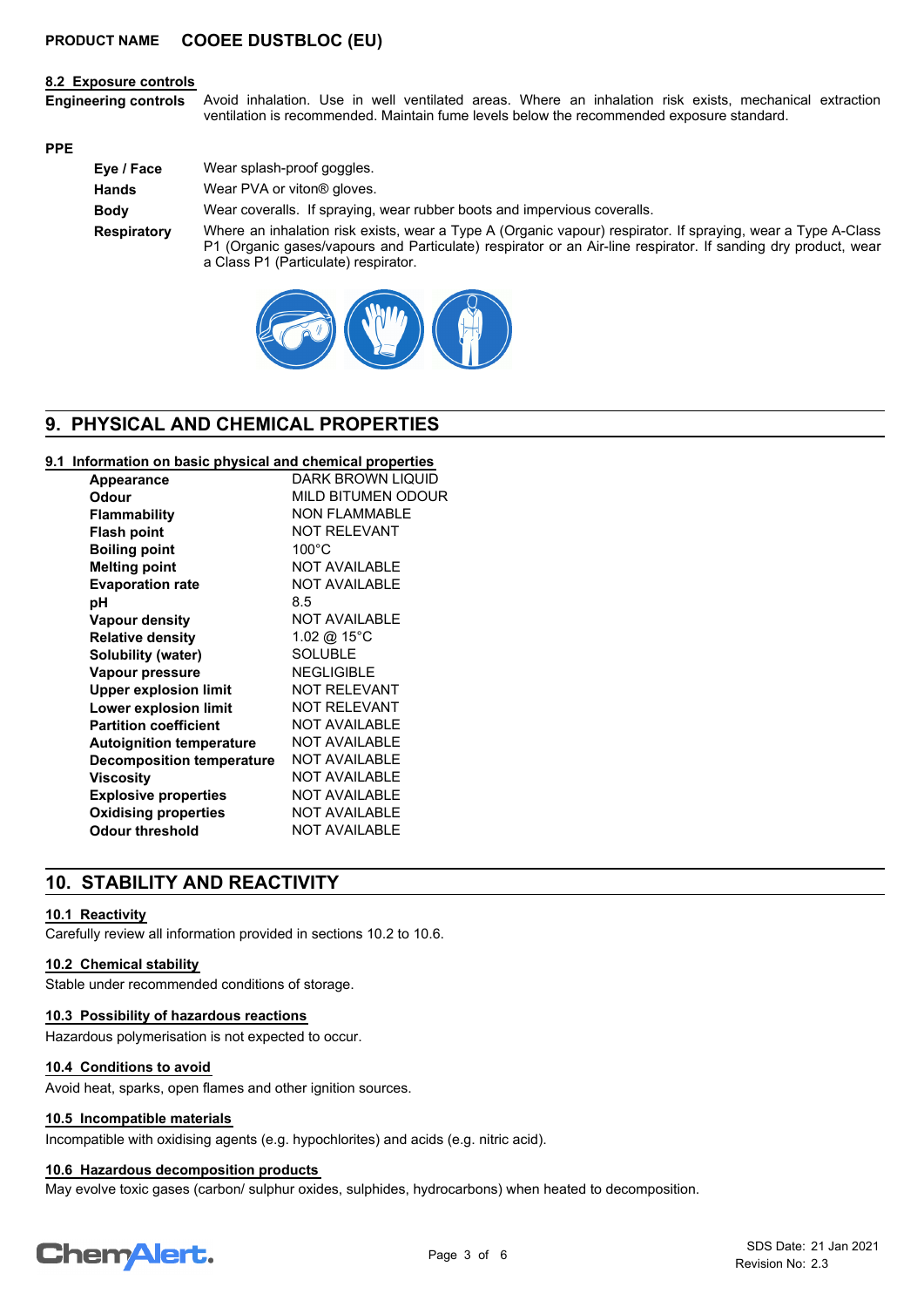# **11. TOXICOLOGICAL INFORMATION**

#### **11.1 Information on toxicological effects**

| <b>Acute toxicity</b>              | Based on available data, the classification criteria are not met.                                        |  |  |
|------------------------------------|----------------------------------------------------------------------------------------------------------|--|--|
| <b>Skin</b>                        | Not classified as a skin irritant. Contact may result in mild irritation, rash and dermatitis.           |  |  |
| Eye                                | Not classified as an eye irritant. Contact may cause slight discomfort, lacrimation and redness.         |  |  |
| <b>Sensitisation</b>               | Not classified as causing skin or respiratory sensitisation.                                             |  |  |
| <b>Mutagenicity</b>                | Not classified as a mutagen.                                                                             |  |  |
| Carcinogenicity                    | Not classified as a carcinogen.                                                                          |  |  |
| <b>Reproductive</b>                | Not classified as a reproductive toxin.                                                                  |  |  |
| STOT - single<br>exposure          | Over exposure to vapours may result in irritation of the nose and throat, coughing, nausea and headache. |  |  |
| <b>STOT - repeated</b><br>exposure | Not classified as causing organ damage from repeated exposure.                                           |  |  |
| <b>Aspiration</b>                  | Not classified as causing aspiration.                                                                    |  |  |

# **12. ECOLOGICAL INFORMATION**

#### **12.1 Toxicity**

Not expected to be harmful to aquatic life.

#### **12.2 Persistence and degradability**

No information provided.

#### **12.3 Bioaccumulative potential**

Not expected to bioaccumulate.

#### **12.4 Mobility in soil**

Soluble in water. Not expected to leach hydrocarbons to the environment.

#### **12.5 Results of PBT and vPvB assessment**

No information provided.

#### **12.6 Other adverse effects**

No information provided.

# **13. DISPOSAL CONSIDERATIONS**

#### **13.1 Waste treatment methods**

For small amounts, absorb with sand, vermiculite or similar and dispose of to an approved landfill site. Contact the manufacturer/supplier for additional information if disposing of large quantities (if required). **Waste disposal**

**Legislation** Dispose of in accordance with relevant local legislation.

## **14. TRANSPORT INFORMATION**

## **NOT CLASSIFIED AS A DANGEROUS GOOD BY THE CRITERIA OF ADR, IMDG OR IATA**

|                                     | LAND TRANSPORT (ADR / RID) | <b>SEA TRANSPORT (IMDG / IMO)</b> | AIR TRANSPORT (IATA / ICAO) |
|-------------------------------------|----------------------------|-----------------------------------|-----------------------------|
| 14.1 UN Number                      | None allocated.            | None allocated.                   | None allocated.             |
| 14.2 Proper<br><b>Shipping Name</b> | None allocated.            | None allocated.                   | None allocated.             |
| 14.3 Transport<br>hazard class      | None allocated.            | None allocated.                   | None allocated.             |
| 14.4 Packing Group                  | None allocated.            | None allocated.                   | None allocated.             |

**14.5 Environmental hazards**

No information provided.

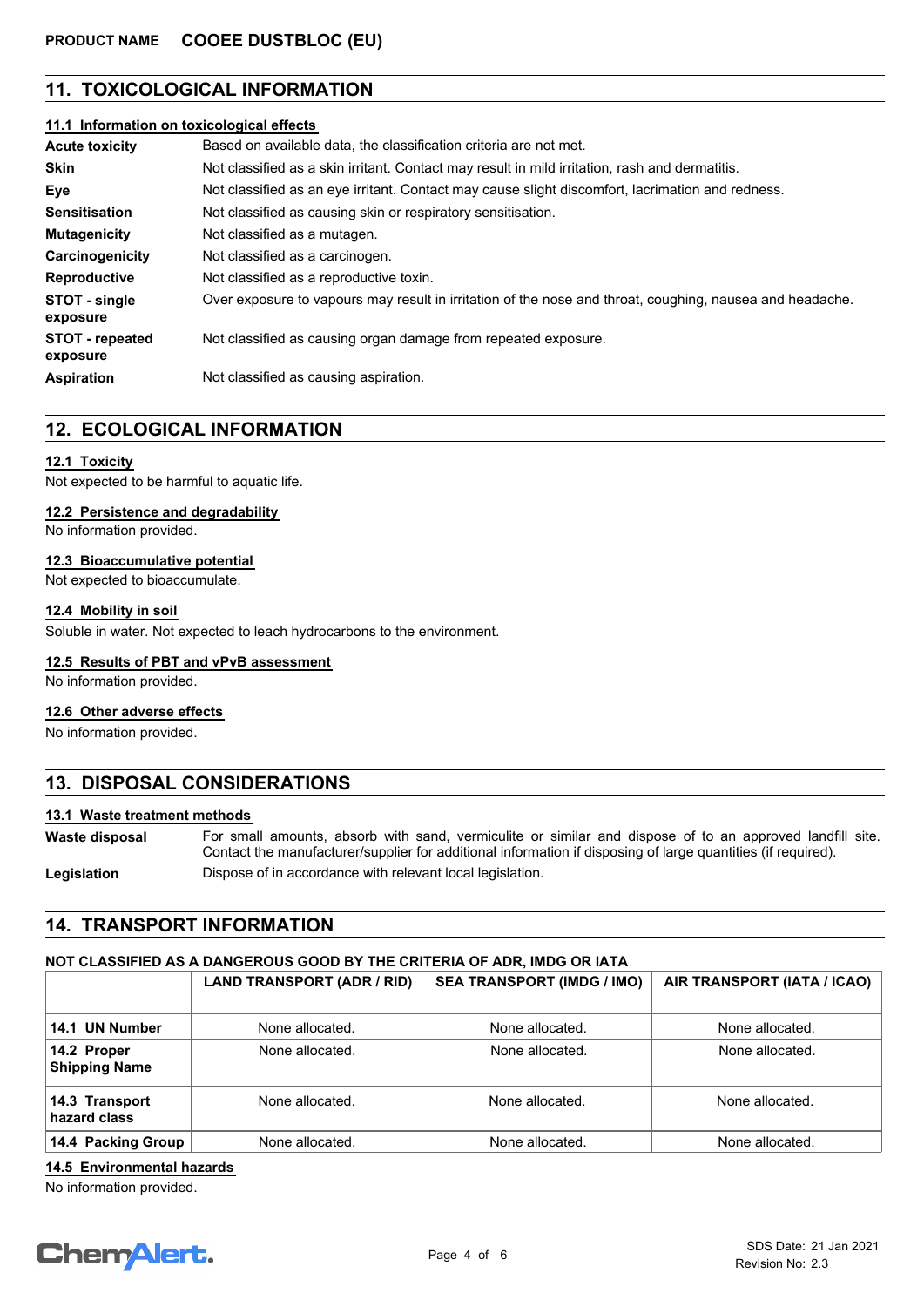**14.6 Special precautions for user**

# **15. REGULATORY INFORMATION**

**15.1 Safety, health and environmental regulations/legislation specific for the substance or mixture**

| <b>Classifications</b>    | None allocated.                                                                                                                                                                                                                                                |
|---------------------------|----------------------------------------------------------------------------------------------------------------------------------------------------------------------------------------------------------------------------------------------------------------|
| <b>Risk phrases</b>       | None allocated.                                                                                                                                                                                                                                                |
| <b>Safety phrases</b>     | None allocated.                                                                                                                                                                                                                                                |
| <b>Inventory listings</b> | <b>AUSTRALIA: AIIC (Australian Inventory of Industrial Chemicals)</b><br>All components are listed on AIIC, or are exempt.<br><b>EUROPE:EINECS (European Inventory of Existing Chemical Substances)</b><br>All components are listed on EINECS, or are exempt. |

#### **15.2 Chemical safety assessment**

No information provided.

### **16. OTHER INFORMATION**

#### **Additional information**

RESPIRATORS: In general the use of respirators should be limited and engineering controls employed to avoid exposure. If respiratory equipment must be worn ensure correct respirator selection and training is undertaken. Remember that some respirators may be extremely uncomfortable when used for long periods. The use of air powered or air supplied respirators should be considered where prolonged or repeated use is necessary.

#### PERSONAL PROTECTIVE EQUIPMENT GUIDELINES:

The recommendation for protective equipment contained within this report is provided as a guide only. Factors such as form of product, method of application, working environment, quantity used, product concentration and the availability of engineering controls should be considered before final selection of personal protective equipment is made.

#### HEALTH EFFECTS FROM EXPOSURE:

It should be noted that the effects from exposure to this product will depend on several factors including: form of product; frequency and duration of use; quantity used; effectiveness of control measures; protective equipment used and method of application. Given that it is impractical to prepare a report which would encompass all possible scenarios, it is anticipated that users will assess the risks and apply control methods where appropriate.